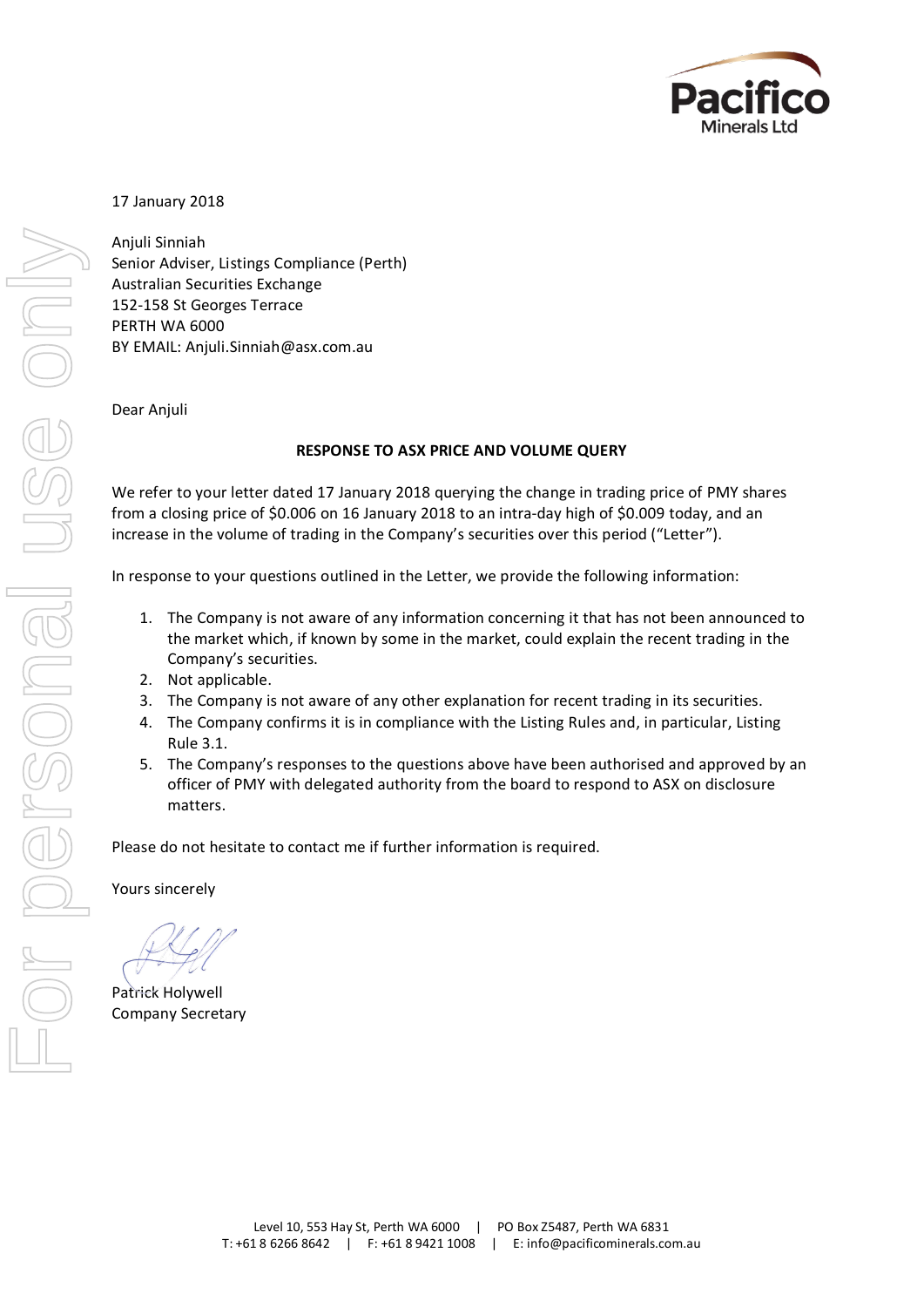

# 17 January 2018

Mr Patrick Holywell Pacifico Minerals Limited Level 10, 553 Hay Street PERTH WA 6000

By email: [pat.holywell@pacificomi](mailto:pat.holywell@pacificomi)

# Dear Patrick

# **Pacifico Minerals Limited ("PMY"): price query**

We note the change in the price of PMY's securities from a close of \$0.006 on 16 January 2018 to an intraday high of \$0.009 today, 17 January 2018.

We also note the significant increase in the volume of PMY's securities traded today, 17 January 2018.

In light of this, ASX asks PMY to respond separately to each of the following questions and requests for information:

- 1. Is PMY aware of any information concerning it that has not been announced to the market which, if known by some in the market, could explain the recent trading in its securities?
- 2. If the answer to question 1 is "yes":
	- a) Is PMY relying on Listing Rule 3.1A not to announce that information under Listing Rule 3.1?

Please note that the recent trading in PMY's securities would suggest to ASX that such information may have ceased to be confidential and therefore PMY may no longer be able to rely on Listing Rule 3.1A. Accordingly, if the answer to this question is "yes", you need to contact us immediately to discuss the situation.

b) Can an announcement be made immediately?

Please note, if the answer to this question is "no", you need to contact us immediately to discuss requesting a trading halt (see below).

- c) If an announcement cannot be made immediately, why not and when is it expected that an announcemant will be made?
- 3. If the answer to question 1 is "no", is there any other explanation that PMY may have for the recent trading in its securities?
-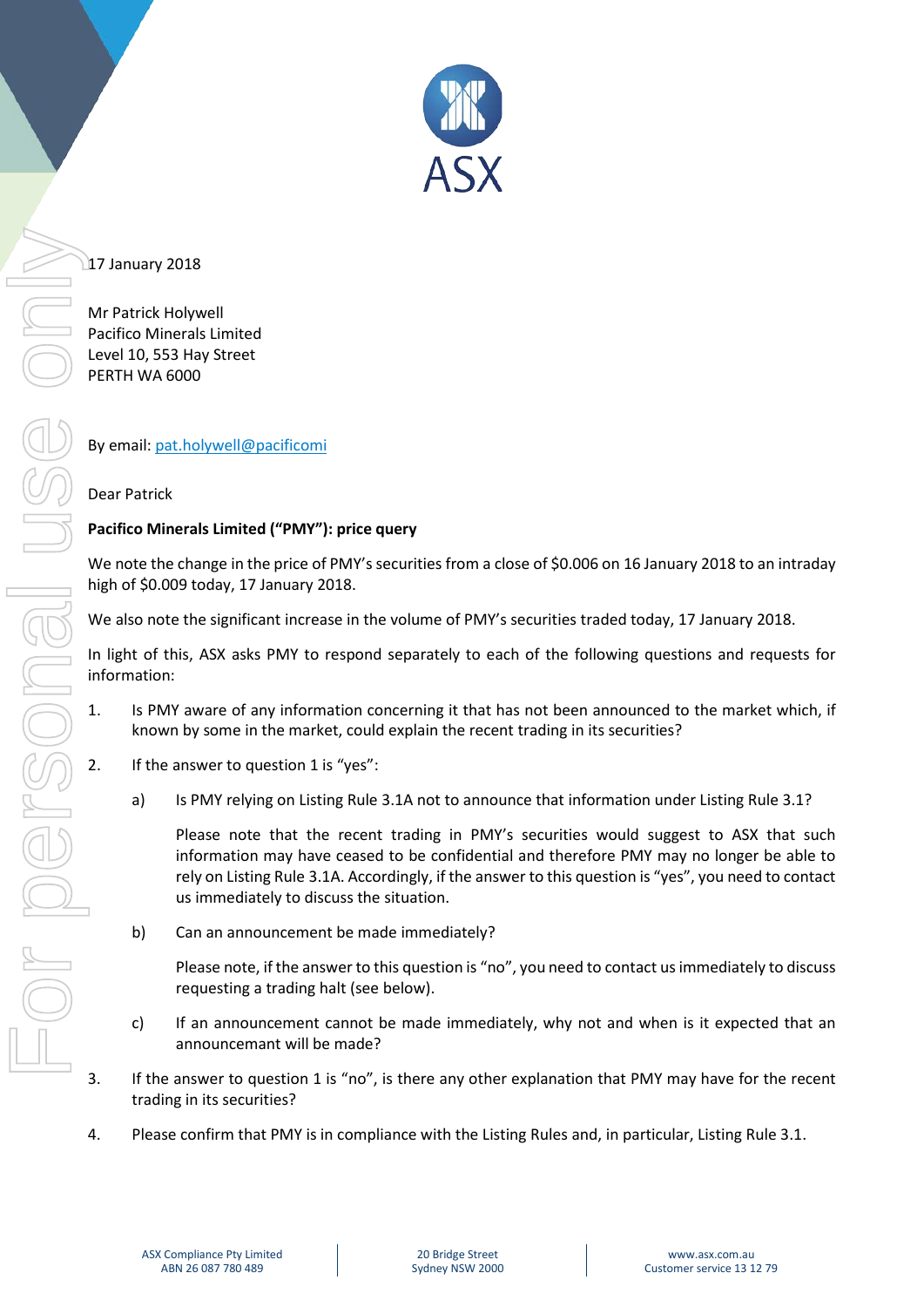

5. Please confirm that PMY's responses to the questions above have been authorised and approved in accordance with its published continuous disclosure policy or otherwise by its board or an officer of PMY with delegated authority from the board to respond to ASX on disclosure matters.

## **When and where to send your response**

This request is made under, and in accordance with, Listing Rule 18.7. Your response is required as soon as reasonably possible and, in any event, **by not later than 3pm today, 17 January 2018**. If we do not have your response by then, ASX will have no choice but to consider suspending trading in PMY's securities under Listing Rule 17.3.

You should note that if the information requested by this letter is information required to be given to ASX under Listing Rule 3.1 and it does not fall within the exceptions mentioned in Listing Rule 3.1A, PMY's obligation is to disclose the information "immediately". This may require the information to be disclosed before the deadline set out in the previous paragraph.

ASX reserves the right to release a copy of this letter and your response on the ASX Market Announcements Platform under Listing Rule 18.7A. Accordingly, your response should be in a form suitable for release to the market.

Your response should be sent to me by e-mail at [tradinghaltsperth@asx.com.au.](mailto:tradinghaltsperth@asx.com.au) It should not be sent directly to the ASX Market Announcements Office. This is to allow me to review your response to confirm that it is in a form appropriate for release to the market, before it is published on the ASX Market Announcements Platform.

### **Listing Rules 3.1 and 3.1A**

Listing Rule 3.1 requires a listed entity to give ASX immediately any information concerning it that a reasonable person would expect to have a material effect on the price or value of the entity's securities. Exceptions to this requirement are set out in Listing Rule 3.1A.

In responding to this letter, you should have regard to PMY's obligations under Listing Rules 3.1 and 3.1A and also to Guidance Note 8 *Continuous Disclosure: Listing Rules 3.1 – 3.1B*.

It should be noted that PMY's obligation to disclose information under Listing Rule 3.1 is not confined to, nor is it necessarily satisfied by, answering the questions set out in this letter.

#### **Trading halt**

If you are unable to respond to this letter by the time specified above, or if the answer to question 1 is "yes" and an announcement cannot be made immediately, you should discuss with us whether it is appropriate to request a trading halt in PMY's securities under Listing Rule 17.1.

If you wish a trading halt, you must tell us:

- the reasons for the trading halt;
- how long you want the trading halt to last;
- the event you expect to happen that will end the trading halt;
- that you are not aware of any reason why the trading halt should not be granted; and
-